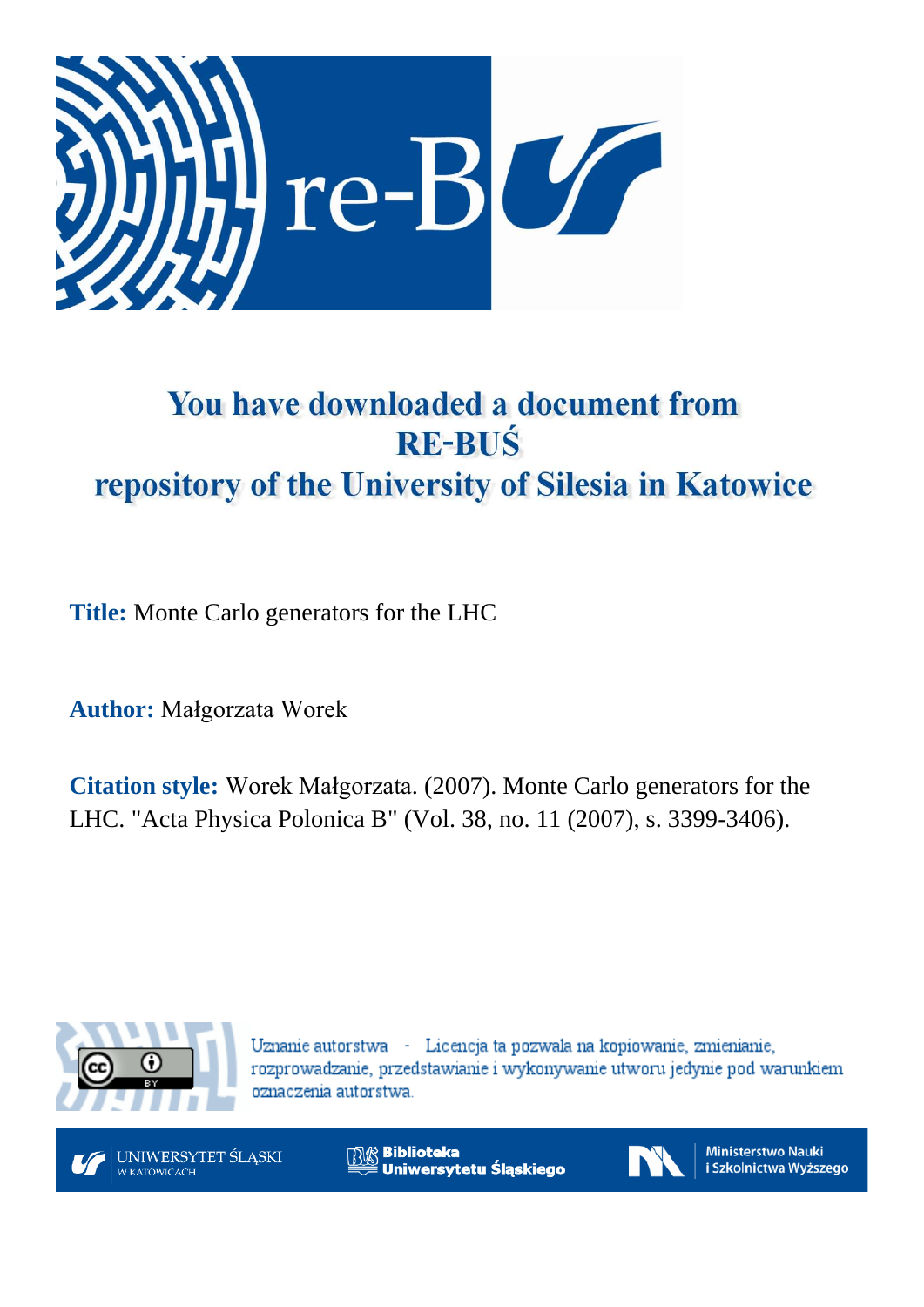## MONTE CARLO GENERATORS FOR THE LHC<sup>\*</sup>

Małgorzata Worek†

Institute for Theoretical Physics (ITP) Karlsruhe University, 76-128 Karlsruhe, Germany and Institute of Physics, University of Silesia Uniwersytecka 4, 40-007 Katowice, Poland worek@particle.uni-karlsruhe.de

(Received October 16, 2007)

The status of two Monte Carlo generators, Helac-Phegas, a program for multi-jet processes and VBFNLO, a parton level program for vector boson fusion processes at NLO QCD, is briefly presented. The aim of these tools is the simulation of events within the Standard Model at current and future high energy experiments, in particular the LHC. Some results related to the production of multi-jet final states at the LHC are also shown.

PACS numbers: 12.38.Bx, 13.85.Dz, 13.85.Lg

The main aim of the Large Hadron Collider (LHC), which is expected to start in 2008, is the discovery of the last missing particle predicted by the Standard Model (SM), the Higgs boson. Almost as high on the agenda, however, is the search for signals of new physics beyond the SM. Background processes to these searches are mostly due to QCD interactions which are sometimes accompanied by electroweak vector bosons. The final states are characterized by a high number of jets and/or identified particles. Theoretical predictions in such cases require the computation of scattering amplitudes with a large number of external particles. The complexity of calculations grows with the number of external legs. For example, the numbers of Feynman diagrams which are needed for the computation of the  $gg \to 8g$ and  $q\bar{q} \rightarrow 8g$  amplitudes, are 10, 525, 900 and 4, 016, 775, respectively. In general the number of Feynman diagrams grows asymptotically factorially with the number of particles. Moreover, for a given jet configuration

Presented at the XXXI International Conference of Theoretical Physics, "Matter to the Deepest", Ustroń, Poland, September 5–11, 2007.

<sup>†</sup> Report number: KA-TP-23-2007.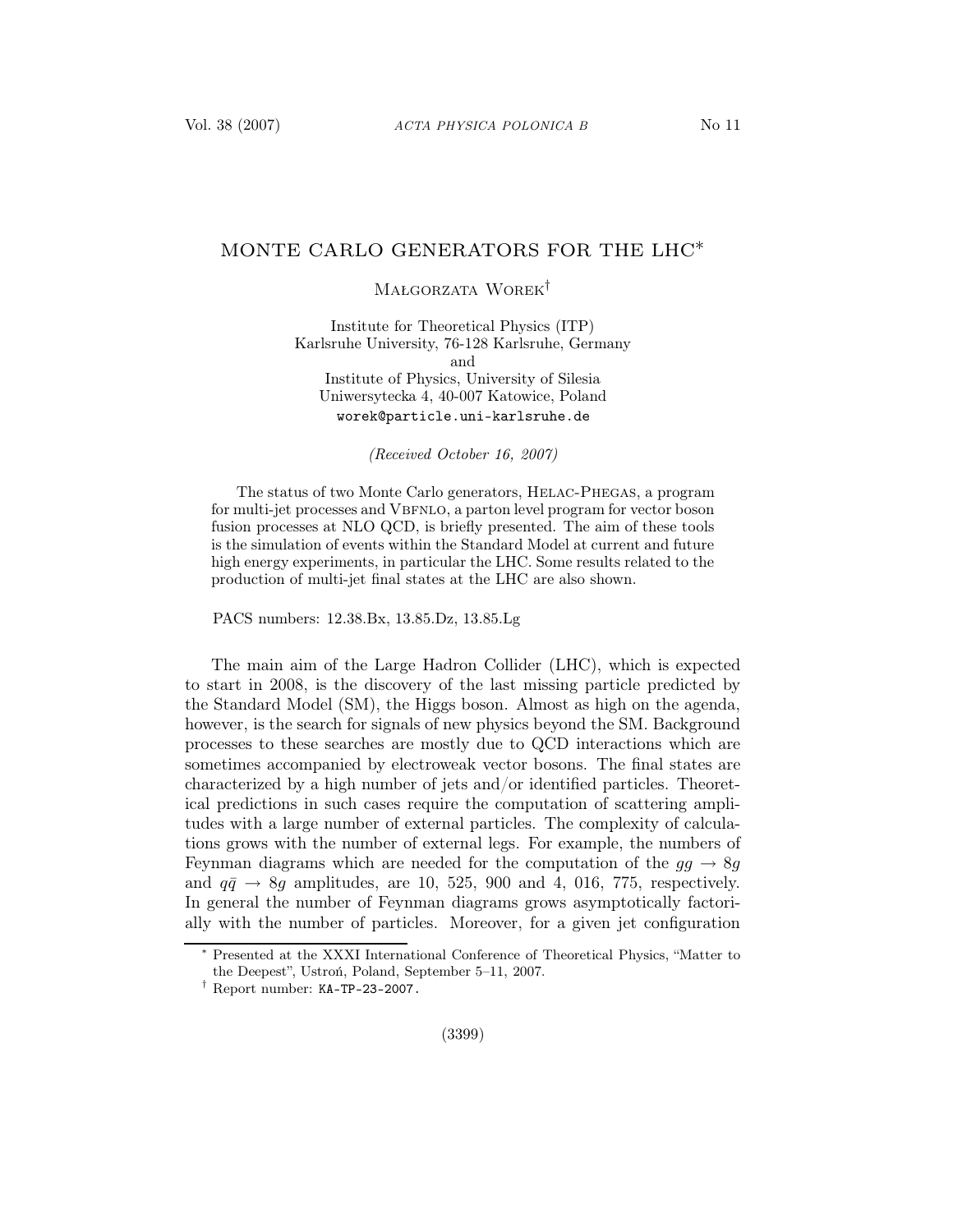there are usually many contributing subprocesses, e.g. for the calculation of  $pp \rightarrow e^+ \nu_e + 6$  jets, 2476 subprocesses have to be taken into account. In addition, neither the color nor the spin of the partons are observed. Thus, for an amplitude with p quarks and q gluons  $(2 \times 3)^p (2 \times 8)^q$  configurations have to be considered in principle for every phase space point. Both, the usual techniques of evaluating Feynman diagrams and straightforward summation over color and helicity configurations are in practice almost unusable. The next challenge is the phase space integration. Each amplitude peaks in a complicated way inside the momentum phase space. Direct integration is, therefore, impractical and one has to search for efficient mappings to do importance sampling in a multi-particle phase space. Clearly, new alternative techniques and automatization of calculations for multileg LHC processes is a timely task.

Over the last years new algorithms along with their implementations for computing tree-order scattering amplitudes have been proposed  $|1-\overline{7}|$ . They reorganize various off-shell subamplitudes in a systematic way so that as little of the computation is repeated as possible. A scattering amplitude is computed through a set of recursive equations derived from the effective action as a function of the classical fields. These equations represent nothing else but the tree order Dyson–Schwinger (DS) equations and give recursively the *n*-point Green's functions in terms of the 1-, 2-, ...,  $(n-1)$ -point functions. They hold all the information about the fields and their interactions for any number of external legs and to all orders in perturbation theory. For example in QED these equations can be written as follows:

$$
\bigcirc \bigcirc \bigcirc \bigcirc = \bigcirc \bigcirc \bigcirc + \bigcirc \bigcirc
$$
  

$$
b^{\mu}(P) = \sum_{i=1}^{n} \delta_{P=p_i} b^{\mu}(p_i) \sum_{P=P_1+P_2} (ig) \Pi^{\mu}_{\nu}(P_2) \gamma^{\nu} \psi(P_1) \varepsilon(P_1, P_2), \qquad (1)
$$

where

$$
b_{\mu}(P) = \sim \bigcirc \qquad \psi(P) = \neg \bigcirc \qquad \bar{\psi}(P) = \neg \bigcirc
$$

describes a generic n-point Green's function with, respectively, one outgoing photon, fermion or antifermion leg carrying momentum P.  $\Pi_{\mu\nu}$  stands for the boson propagator and  $\varepsilon$  takes into account the sign due to fermion antisymmetrization. In the same way recursive equations for other particles in the SM can be derived.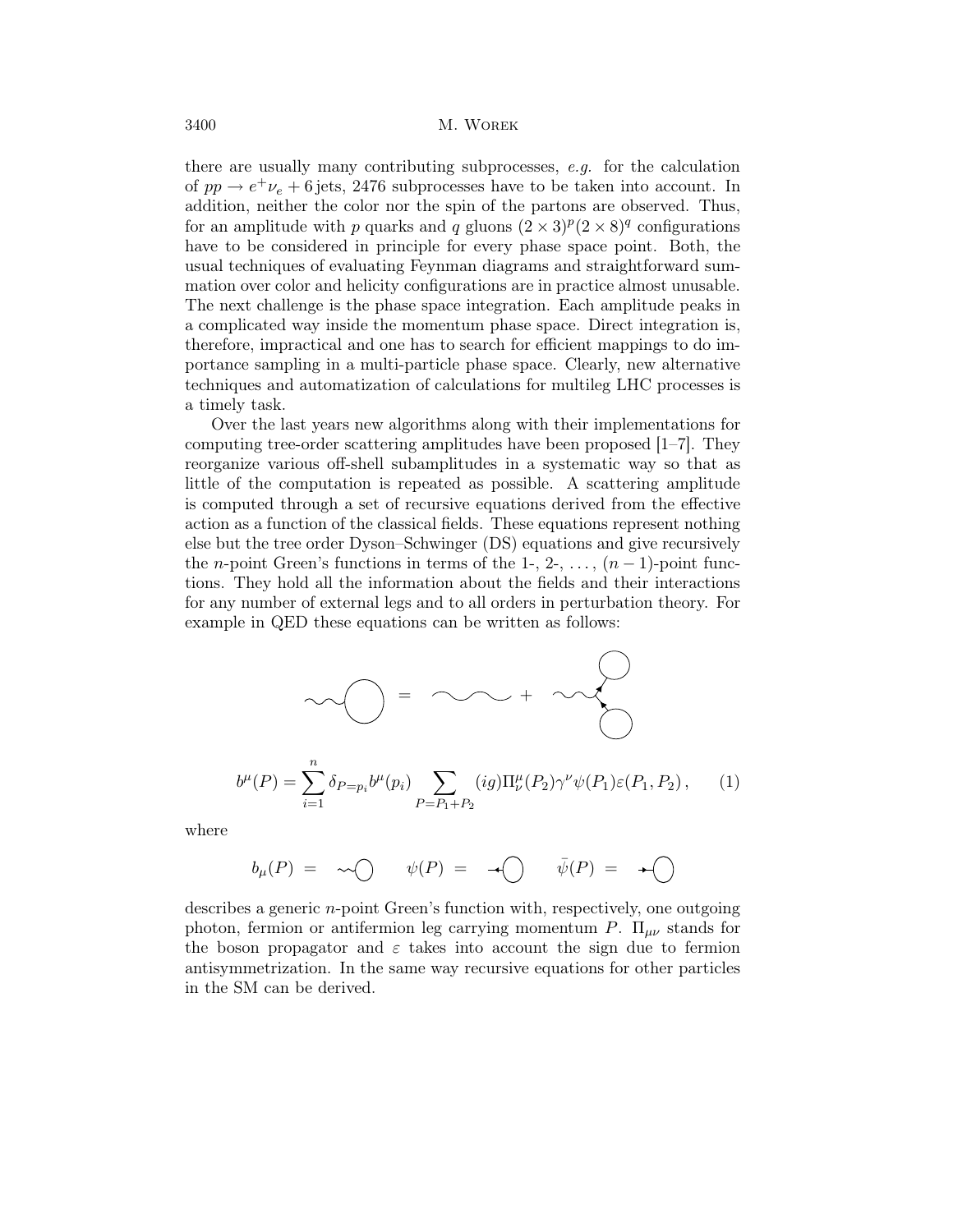Helac [7] is the only existing implementation of the algorithm based on DS equations. It is able to calculate iteratively matrix elements for an arbitrary multi-particle and multi-jet process within the SM in leptonic and hadronic collisions. For multi-jet states all elementary parton level subprocesses are taken into account. All electroweak vertices in both Feynman and unitary gauges have been included, whereas unstable particles are treated in a fully consistent way, by using either a fixed width or a complex mass scheme [8–10]. Spin and color correlations are taken into account naturally and there is no approximation involved. A substantial speed up has been obtained with Monte Carlo (MC) techniques to perform the sum over helicity and color configurations  $[5, 6]$ . The computational cost of HELAC grows like  $\sim 4^n$  (3<sup>n</sup>), which essentially counts the steps used to solve the recursive equations<sup>1</sup>. The program incorporates the possibility to use extended numerical precision by exploiting the virtues of FORTRAN90. The



Fig. 1. Inclusive  $E_{\perp}$  spectra of the leading 4 jets at the LHC (pb/GeV). In all cases the full line gives the Alpgen results, the dashed line gives the Ariadne results and the "+", "x" and "o" points give the HELAC, MADEVENT and SHERPA results, respectively.

<sup>&</sup>lt;sup>1</sup> To reduce the computational complexity down to an asymptotic  $3^n$  each 4-boson vertex must be replaced with a 3-boson vertex e.g. by introducing an auxiliary field represented by the antisymmetric tensor  $H^{\mu\nu}$ , see [5,6] for details.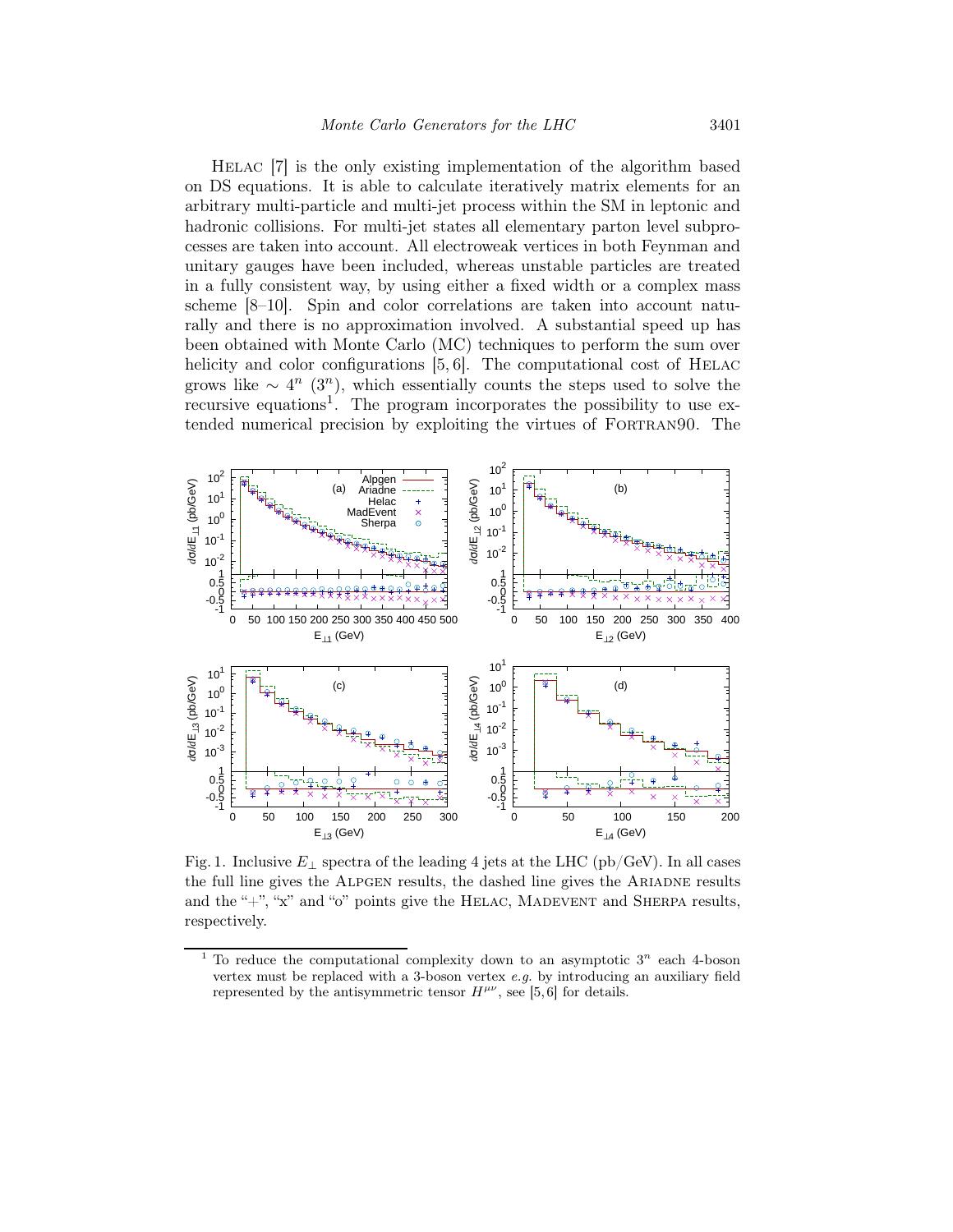user can easily switch to quadruple precision or to an even higher, userdefined precision by using the multi-precision library [11]. Finally, the peaking structure of the amplitude is dealt with by the phase space generating algorithm Phegas [12]. Phegas is the first implementation of a completely automated algorithm of multi-channel phase space mappings for an arbitrary number of external particles. It uses the information generated by Helac and automatically performs a multi-channel phase space generation, utilizing "scalarized" Feynman graphs. In the case of  $pp$  and  $p\bar{p}$  collisions the cross section is also convoluted with parton distribution functions. In that case the integration is optimized by using the Parni algorithm [13]. The program makes use of the Les Houches Accord PDF Interface library (LHAPDF) [14]. It also generates a Les Houches Accord (LHA) file [15, 16] with all the necessary information needed to interface to the PYTHIA [17] parton shower and hadronization program. In fact, the problem of double counting of jets may arise when interfacing fixed order tree level matrix elements to parton showers. In order to deal with it, a matching algorithm has to be applied, which provides a smooth transition between the part of the phase space covered by parton showers and the one described by matrix elements. We have used the so-called MLM matching algorithm, see e.g. [18]. Let us note that a comparative study [19] of matching algorithms implemented in different MC codes namely HELAC, ALPGEN [20], ARIADNE [21], MadEvent [22, 23] and Sherpa [24, 25] has recently been published for the  $W + n$  jets production with kinematics corresponding to the TeVatron and the LHC. As an example in Fig. 1, inclusive  $E_{\perp}$  spectra of the leading 4 jets at the LHC (pb/GeV) for Alpgen, Ariadne Helac, Madevent and Sherpa are given. Fig. 2 shows graphically the cross-section systematic



Fig. 2. Range of variation for the LHC cross-section rates of the five codes, normalized to the average value of the default settings for all codes in each multiplicity bin.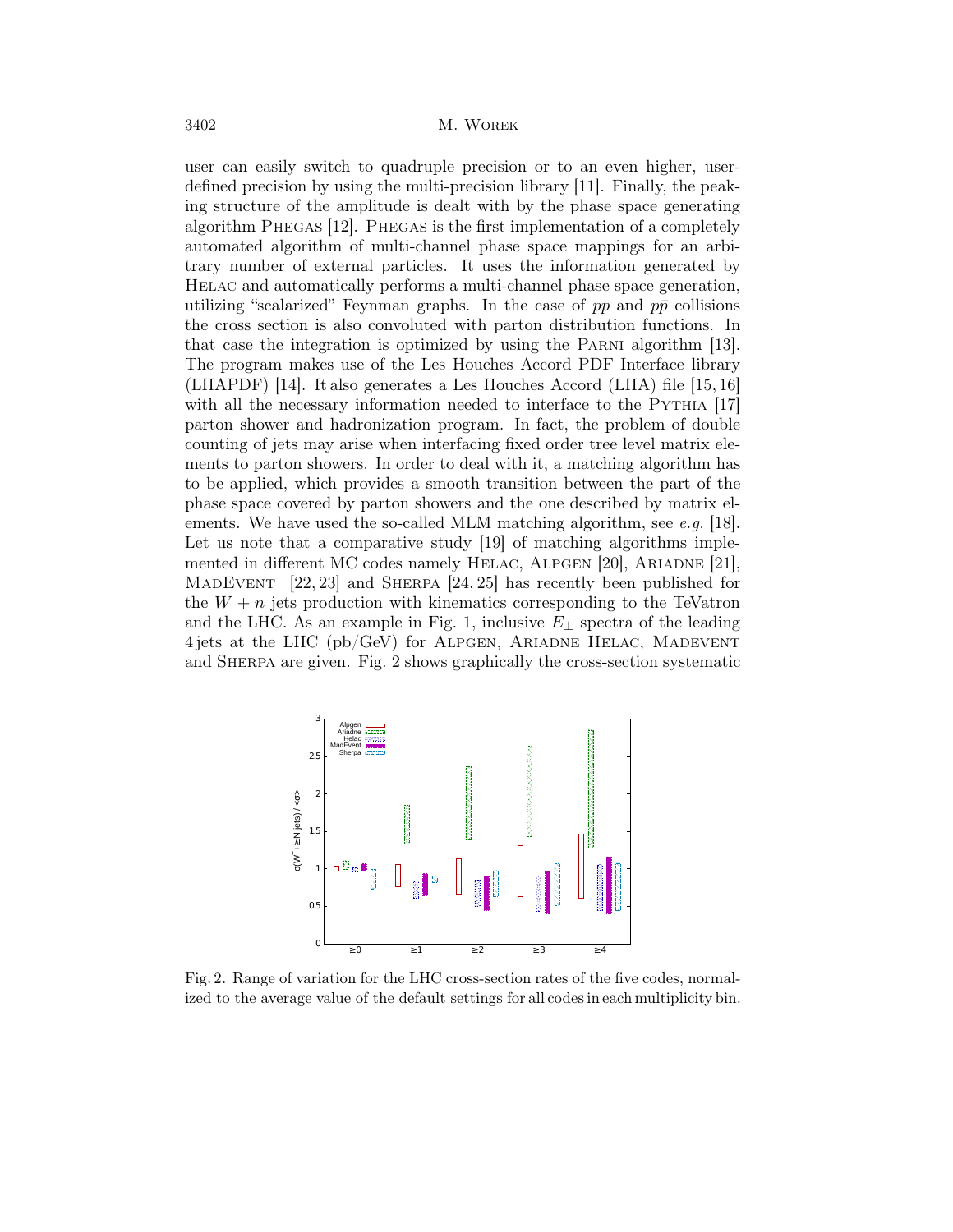error ranges. For each multiplicity, the rates are normalized to the average of the default values of all the codes. The complete information on the simulation details can be found in Ref. [19]. The HELAC-PHEGAS package [7] is now publicly available<sup>2</sup>, see also  $[26-30]$ .

As we have seen, if one is content with the tree level calculations only, it is possible to go to high orders with up to 8–10 partons in the final state. Of course, they have to be kept well separated to avoid the phase space regions where divergencies become troublesome. Soft and collinear regions can then be covered by the parton shower. However, to resolve the large scale dependence inherent in leading order calculations it is necessary to include NLO corrections. The complexity of a calculation increases with the order in perturbation theory. Currently available NLO calculations are restricted to the 2–4 final state particles only<sup>3</sup>. More importantly, only one MC library, MC@NLO [32], incorporates NLO QCD matrix elements consistently into a parton shower framework. A general purpose NLO MC library does not exist yet. However, there are a few MC programs for specialized processes.

In particular, VBFNLO belongs to this category<sup>4</sup> when various Vector Boson Fusion (VBF) processes are concerned. For example, the  $\bar{q}Q \rightarrow \bar{q}QH$ VBF process can be visualized as the elastic scattering of two quarks mediated by the t-channel W or  $Z$  exchange with the Higgs boson radiated off the weak boson propagator, see Fig. 3. It is expected to provide a copious source of Higgs bosons in pp collisions at the LHC and together with gluon fusion, it represents the most promising production process for Higgs boson discovery. Once the Higgs boson has been found and its mass determined, the measurement of its couplings to gauge bosons and fermions will



Fig. 3. Feynman graphs contributing to  $\bar{q}Q \rightarrow \bar{q}QH$  at (a) tree level and (b) including virtual corrections to the upper quark line.

<sup>2</sup> http://helac-phegas.web.cern.ch/helac-phegas/

<sup>&</sup>lt;sup>3</sup> There are no NLO programs for the LHC with more than 3 hard particles in the final state. NLO programs with four particles in the final state are available only for  $e^+e^$ annihilation. See e.g. [31] for a recent review on this subject.

<sup>4</sup> http://www-itp.particle.uni-karlsruhe.de/<sup>∼</sup> vbfnloweb/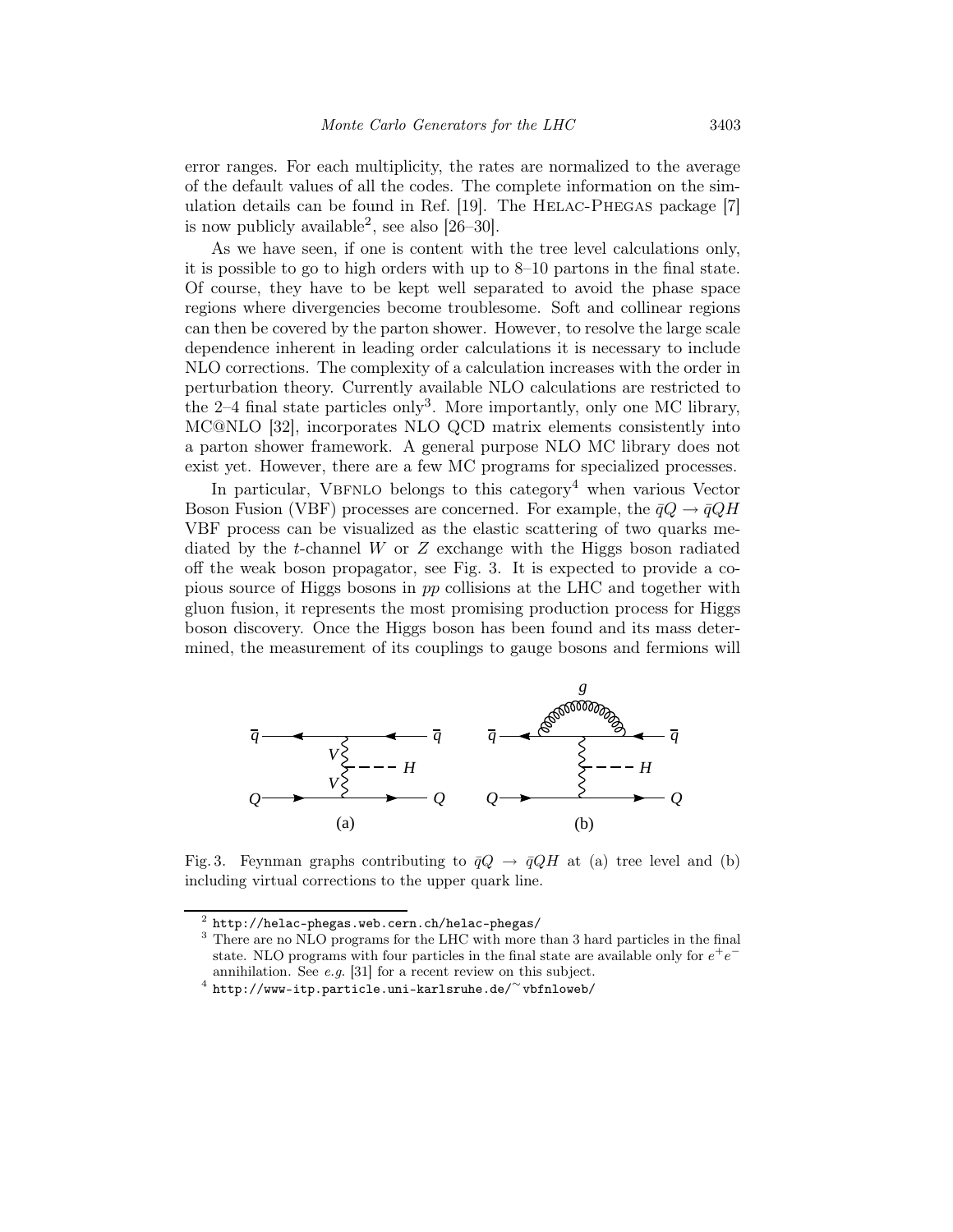be of main interest. Here VBF will be of the central importance since it allows for independent observation in the  $H \to \gamma \gamma$ ,  $H \to b\bar{b}$ ,  $H \to \tau^+ \tau^-$ ,  $H \to W^+W^-$  and  $H \to invisible$  channels. This multitude of channels is crucial for separating the effects of different Higgs boson couplings. VBF measurements can be performed at the LHC with statistical accuracies on cross sections times decay branching ratios,  $\sigma \times B$  reaching (5–10)% [33,34]. Theoretical predictions of the SM production cross section with error well below 10% are required. This clearly entails knowledge of the NLO QCD corrections. In order to distinguish the VBF Higgs boson signal from backgrounds, stringent cuts are required on the Higgs boson decay products, as well as on the two forward quark jets which are characteristic for VBF. This can be best addressed with VBFNLO which contains, among others, Higgs boson production in the narrow resonance approximation [35]. In addition, anomalous couplings have been added for the Higgs boson [36]. The production of  $W \to l\nu_l$  and  $Z \to l^+l^-$  [37] bosons in association with two jets is also included in the program since it is an important background. Moreover,  $W^+W^-$  [38] and  $ZZ$  [39] production via vector-boson fusion with subsequent leptonic decay of the  $W_s$  and  $Z_s$  with all resonant and non-resonant Feynman diagrams and spin correlations of the final-state leptons have been implemented. Let us note that in all these cases any identical fermion effects, *i.e.* s-channel exchange and interference effects of t-channel and  $u$ -channel diagrams are systematically neglected. In the phase space region where VBF can be observed experimentally, with widely-separated quark jets of very large invariant mass, the neglected terms are strongly suppressed by the large momentum transfer in one or more weak-boson propagators. For the evaluation of partonic matrix elements, amplitude techniques of [40, 41] have been employed. The calculation of NLO QCD corrections is based on the dipole subtraction formalism, in the version proposed by Catani and Seymour [42]. Radiative corrections to a single quark line have only been calculated, since any interference between subamplitudes with gluons attached to both the upper and the lower quark lines vanishes identically at order  $\alpha_s$ , because of the color singlet nature of the exchanged weak boson. The virtual contributions, obtained from the interference of one-loop diagrams with the Born amplitude, include self-energy, triangle, box and pentagon corrections. A Passarino–Veltman reduction of tensor integrals [43], which is stable in the phase space regions covered by VBF-type reactions is implemented up to box-type virtual corrections. For pentagon contributions, however, this technique gives rise to numerical instabilities, if kinematical invariants, such as the Gram determinants, become small. Therefore, the reduction scheme proposed by Denner and Dittmaier for the tensor reduction of pentagon integrals [44, 45] has been used. In all cases the QCD corrections are modest, changing total cross sections by less than 10%. Remaining scale uncertain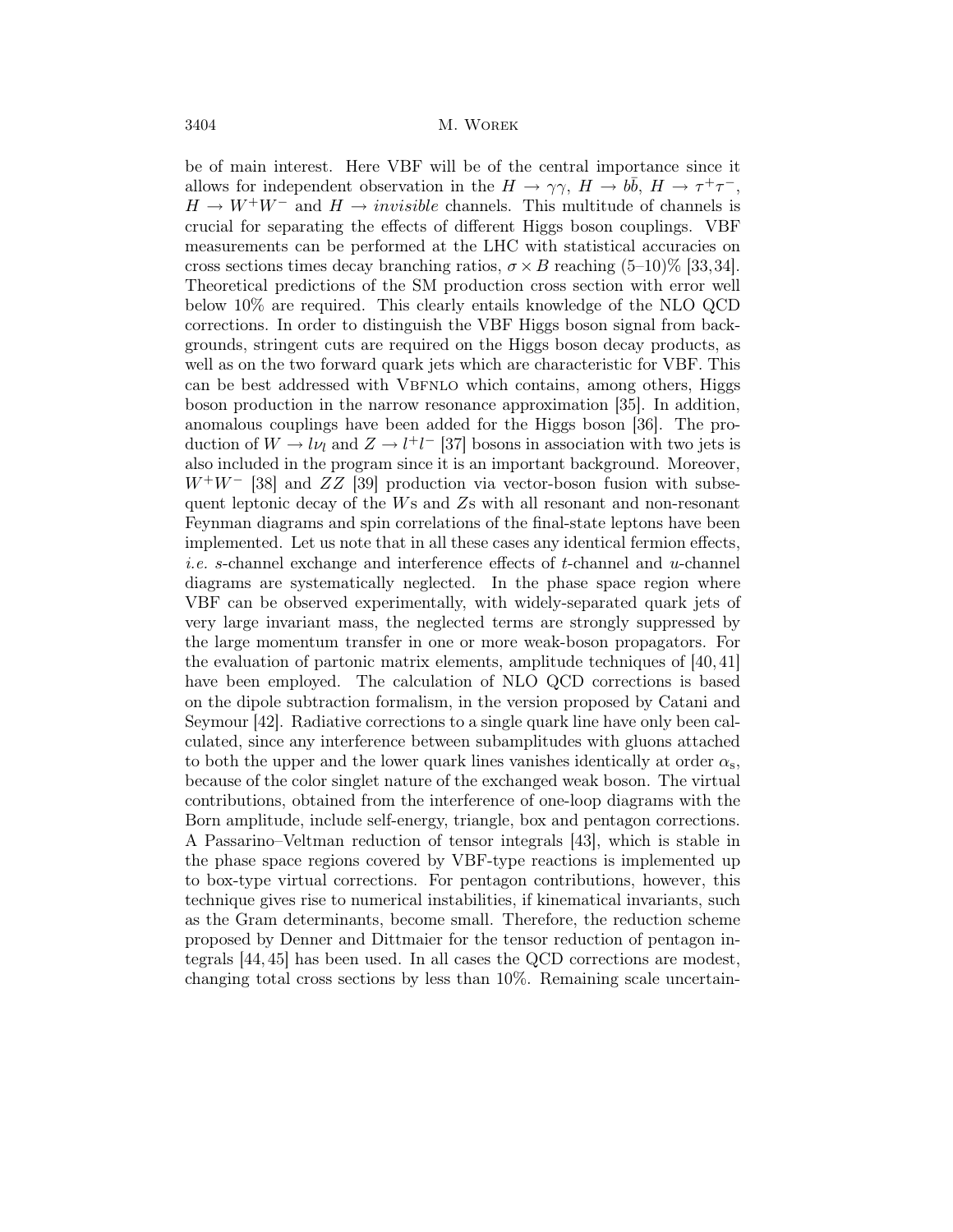ties are at the few percent level. Modest corrections are also present in distributions. Let us note that VBFNLO is a fully flexible MC program. Arbitrary cuts can be implemented and independent scales can be fixed for the radiative correction on the upper and lower quark lines. Moreover, various scale choices and PDF sets are available in the later case also through the LHAPDF library. Finally, the program generates an LHA file.

Work supported in part by the RTN European Programme MRTN-CT-2006-035505 HEPTOOLS — Tools and Precision Calculations for physics Discoveries at Colliders, as well as by BMBF grant 05 HT6VKC. We would also like to thank the Galileo Galilei Institute for Theoretical Physics for the hospitality and the INFN for partial support during the completion of this work.

## REFERENCES

- [1] F. Caravaglios, M. Moretti, Phys. Lett. B358, 332 (1995) [hep-ph/950723].
- [2] P. Draggiotis, R.H.P. Kleiss, C.G. Papadopoulos, Phys. Lett. B439, 157 (1998) [hep-ph/9807207].
- [3] F. Caravaglios et al., Nucl. Phys. B539, 215 (1999) [hep-ph/9807570].
- [4] A. Kanaki, C.G. Papadopoulos, Comput. Phys. Commun. 132, 306 (2000) [hep-ph/0002082].
- [5] P.D. Draggiotis, R.H.P. Kleiss, C.G. Papadopoulos, Eur. Phys. J. C24, 447 (2002) [hep-ph/0202201].
- [6] C.G. Papadopoulos, M. Worek, Eur. Phys. J. C50, 843 (2007) [hep-ph/0512150].
- [7] A. Cafarella, C.G. Papadopoulos, M. Worek, 0710.2427 [hep-ph].
- [8] E.N. Argyres et al., Phys. Lett. B358, 339 (1995) [hep-ph/9507216].
- [9] W. Beenakker et al., Nucl. Phys. B500, 255 (1997) [hep-ph/9612260].
- [10] A. Denner, S. Dittmaier, Nucl. Phys. Proc. Suppl. 160, 22 (2006) [hep-ph/0605312].
- [11] D.M. Smith, ACM Transactions on Mathematical Software 17, 273 (1991).
- [12] C.G. Papadopoulos, *Comput. Phys. Commun.* **137**, 247 (2001) [hep-ph/0007335].
- [13] A. van Hameren, 0710.2448 [hep-ph].
- [14] M.R. Whalley, D. Bourilkov, R.C. Group, hep-ph/0508110.
- [15] E. Boos et al., hep-ph/0109068.
- [16] J. Alwall et al., Comput. Phys. Commun. 176, 300 (2007) [hep-ph/0609017].
- [17] T. Sjostrand, S. Mrenna, P. Skands, J. High Energy Phys. 05 (2006) 026 [hep-ph/0603175].